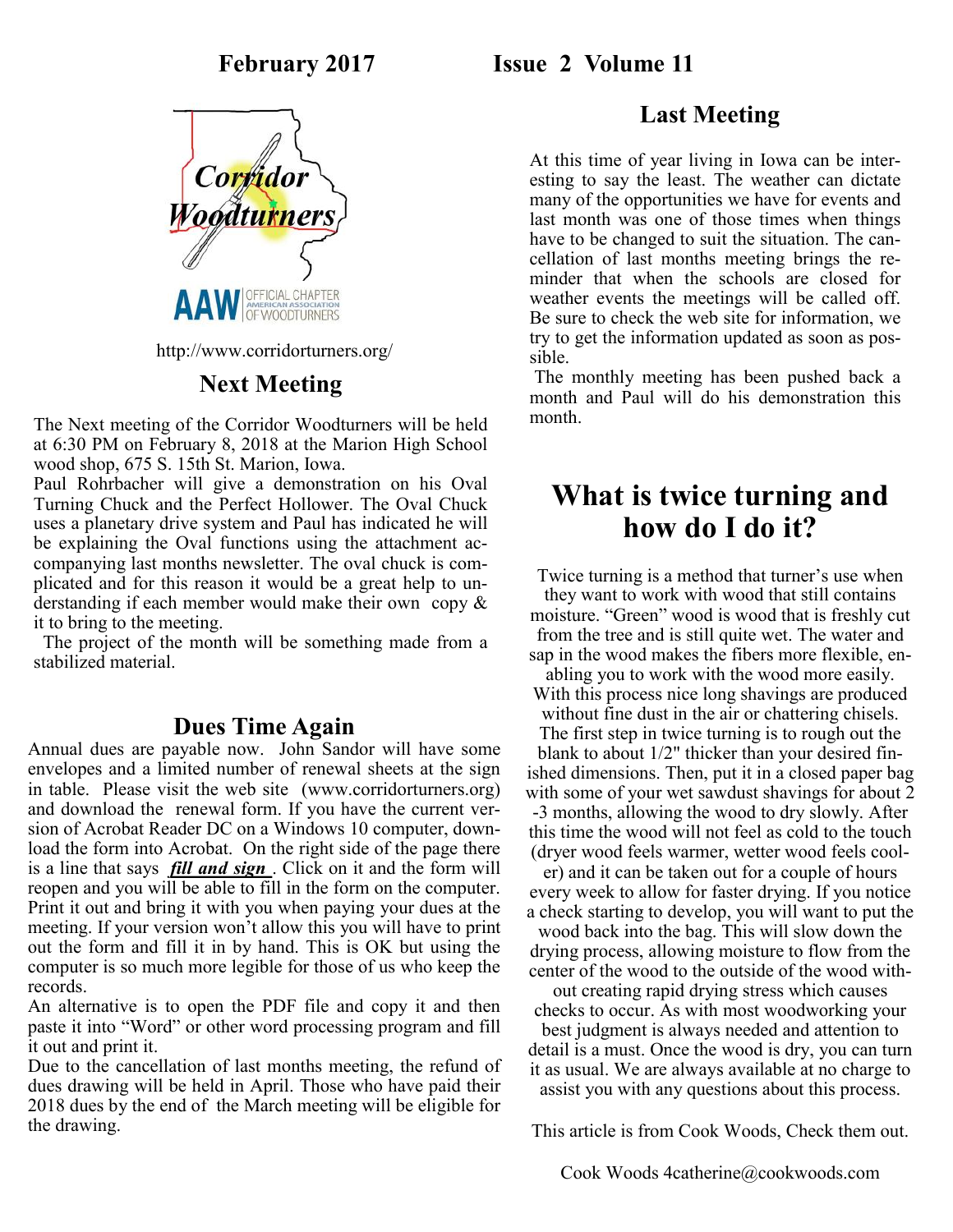

January 2018 started mild but then our January Monthly Meeting got sidetracked by freezing rain and a layer of ice. As the Marion Independent School District closed for the day and evenings activities, we were impacted as well. As the meeting was cancelled in an attempt to keep everyone safe, we elected to move the January Meeting scheduled activities to February. So now that you have had an additional 30 days to turn your creation, we look forward to seeing your February Project of the Month - Turnings from a Stabilized Blank! We have a busy evening planned with discussions on the Empty Bowls Project, part of the Marion Arts Festival. The upcoming Cedar Valley Wood Carvers Annual Show, March 3<sup>rd</sup> and  $4<sup>th</sup>$  in which the Corridor Woodturners will be a featured exhibitor and demonstrator.

**Message from the President** -

Bruce Kruse

Your interest and participation in the event is highly valued. The CWT will have (3) Tables for you to SHOW your turnings. You can purchase a table of your own to display and sell your turnings as well. Stacy and Tom Nehl are the lead CWT members heading up this consolidated effort. Paul Rohrbacher will be providing a discussion / demonstration of his tools and processes for oval turning.

As we have started a new calendar year, we ask that you complete the membership form and turn it into John Sandor with your money. Completing the form helps to keep the membership records in order. The Corridor Woodturners finished the Calendar Year 2017 with 85 members, which is our largest participation to date. Dues for 2018 remain unchanged. At \$25.00 annual membership fee for an individual, the CWT is a great value to gain knowledge and information on turning techniques.

I will reiterate the CWT is committed to the continual educational processes to promote Wood turning. Keep the Challenge Project in mind – September 2018 Picnic. We will draw for a \$75.00 Cash prize for the CWT member who brings forth a turning project to the Picnic – something they have not attempted or shown to the Club before!!! See John Sandor to sign up for your interest!!!

We request your continued input on Program topics so don't hesitate to bring forth your thoughts and to a CWT Board Member.

We will be bringing up the slate of Officers and Directors for the CWT in this next 12-month period during this meeting. In March, we will ask the Membership present at the meeting to validate and vote to accept the slate as presented.

The CWT Board is pursuing an expert Turning weekend event. This Woodturning Expert Session is tentatively being planned for a weekend in November at a location in Cedar Rapids. It would be available to all members as well as being promoted for individuals outside our club. We are gathering cost/expense information on (3) potential experts and the CWT will be working to finalize this effort at the next Board Meeting, February 22<sup>nd</sup>. Our Goal is to make this affordable to all members with varied subjects to provide a wide range of interests.

Don't forget to utilize the Corridor Woodturners Website - [www.corridorturners.org](http://www.corridorturners.org)

We continue to post the most recent club information on the Home Page. It is a great resource to everyone.

I look forward to seeing everyone, Thursday, February 8<sup>th</sup>, at the Marion High School Wood Shop. Happy Turning, Bruce

## **Interesting Video**

Watch as Tim Yoder demystifies the secrets of the roughing gouge - various cuts, **the importance of a supported edge**, and how to avoid catches. Once you get by the funny opening and closing bits the information is very good. There are other videos in the series on the tools we use in woodturning. https://www.youtube.com/watch?v=r8Ual0mhmVs

## **Cedar Valley Woodcarvers Show**

Be sure to look over the information on the participation with the Carving club on the show in March. All of the information you will need is included in the flyer that accompanied last months newsletter. More information will be available at this months meeting.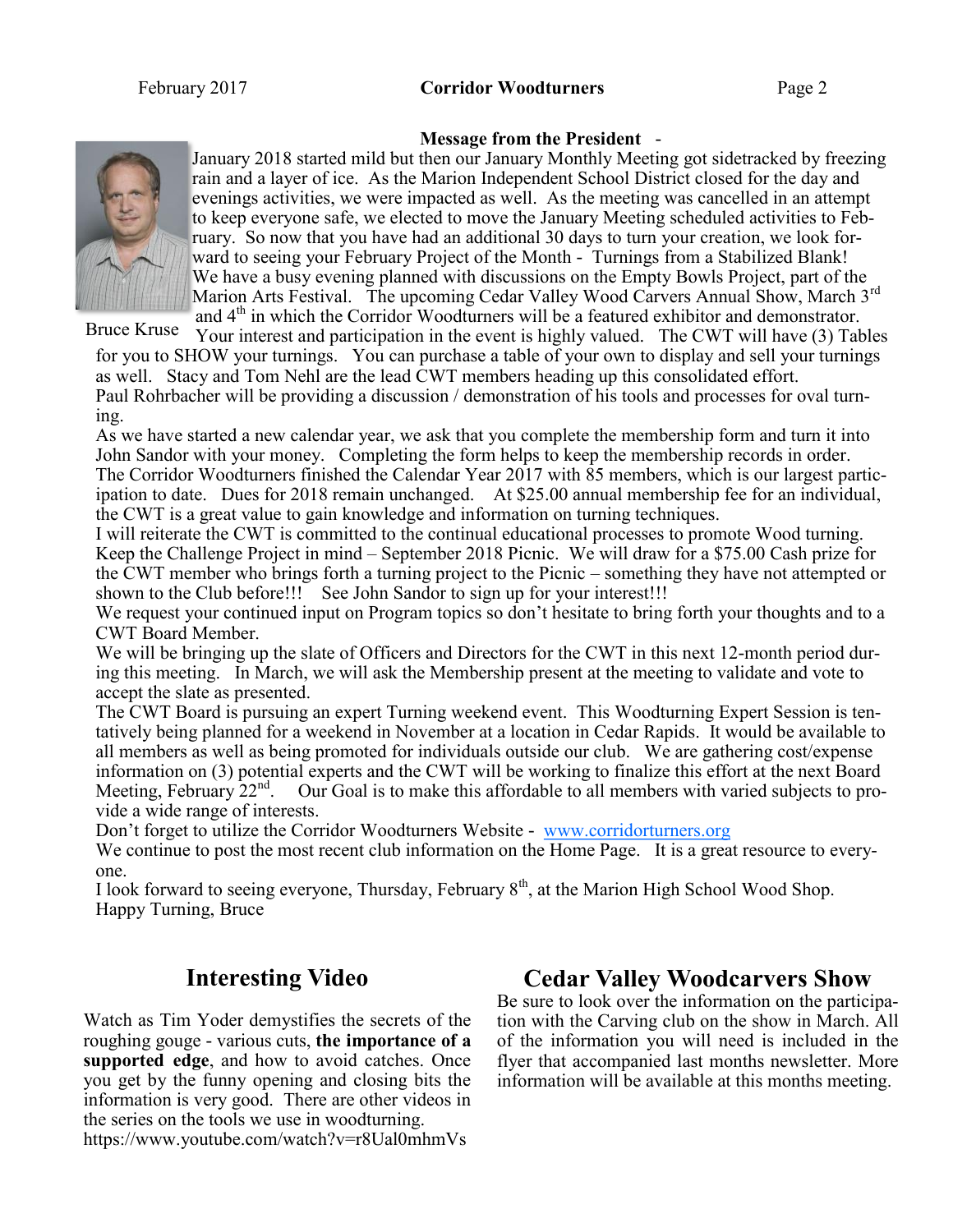**The Help Corner with John Sandor**

Welcome to the Help Corner. I have not stressed safety in recent issues, so I thought it was time to touch on this issue. Here are some safety tips that I thought might help.

# **What safety procedures should you follow when using a wood turning lathe?**

- Wear safety glasses or goggles, or a face shield (with safety glasses or goggles) to protect yourself from flying chips.
- Wear hearing protection that is suitable for the level and frequency of the noise you are exposed to in the woodworking area.
- Wear a dusk mask when dust is generated (e.g., during sanding operations).
- Wear protective footwear when required.
- Work in well-lighted area.

• Before the lathe is turned on, ensure that all clamps and fittings are secure and that the work piece is free to turn.

- Use stock free of defects.
- Hold tools firmly with both hands and against the tool rest.
- Hold the stock securely on the faceplate or between the centres.
- Use only furnished or approved tools.
- Use sharp, well-maintained chisels and gouges.

• Select a speed that is appropriate for the job. Operate the lathe at a low speed and use a moderate cut depth to prevent splinters from flying out during roughing operations. The actual speed of the lathe depends on type of wood, a diameter of stock, nature of work being done and type of tool used.

• Adjust tool rests so that they are parallel and as close as possible to the stock. They should also be set high enough so that tools will cut into the wood slightly above the centre of the work being turned.

• Remove the tool rest when sanding or polishing.

• Use appropriate tools to hold the sand paper or emery paper whenever possible. Examples include a 'nut cracker' or the paper fixed to a piece of flat wood. If you must use your hands always hold the paper in a way that will not allow the paper to catch, pull or entangle around the stock. To make a faceplate turning, the one hand steadies the tip of the chisel, which holds the edge against the tool rest while the other hand guides the tool. Keep the tip of the chisel held higher than the handle.



## **Empty Bowls Project**

Deb Bailey, Director of the Marion Arts Festival will attend the meeting to give us some information on the festival and the part our participation in the Empty Bowls Project plays. Keep thinking about and making bowls for the event, they will be collected at the meetings in February and March. There will be some blanks available at the meeting for this specific event. May comes up quickly.